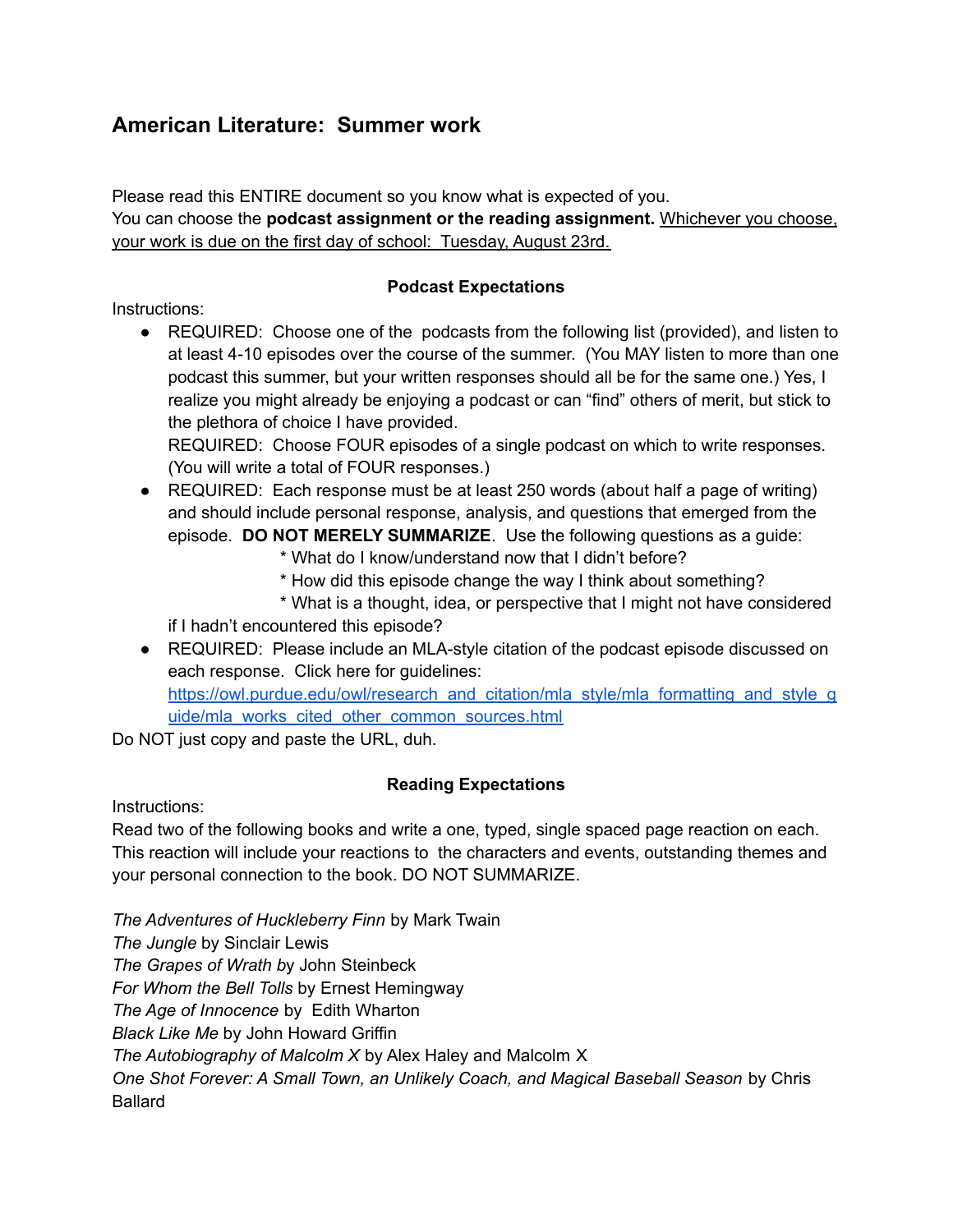# **Interesting Podcasts to Expand your Knowledge**

How to listen

- Podcasts can be downloaded for free on Spotify, Apple Podcasts, and a number of other websites and apps. Or, you can stream directly from the website on a computer or electronic device.
- Most podcast episodes are 45-60 minutes long, but some are much shorter, around 15 minutes. If you choose a shorter podcast, you should listen to more episodes, or double up.
- Podcasts are typically published once per week on a specific day. You may choose to listen from the beginning, listen to a whole "season," or listen to new episodes as they are published (a good option if your podcast is about current events).
- Some of these come with a content/language warning. If you get offended, move on, or don't; sometimes it's good to be uncomfortable.
- 1. Podcasts for keeping up on recent news:
	- a. The Daily:

[https://www.nytimes.com/2020/03/20/podcasts/the-daily/jobs-economy-cor](https://www.nytimes.com/2020/03/20/podcasts/the-daily/jobs-economy-coronavirus.html) [onavirus.html](https://www.nytimes.com/2020/03/20/podcasts/the-daily/jobs-economy-coronavirus.html)

- b. Up, First <https://www.npr.org/podcasts/510318/up-first>
- c. Planet Money <https://www.npr.org/podcasts/510289/planet-money>
- d. It's Been A Minute <https://www.npr.org/podcasts/510317/its-been-a-minute-with-sam-sanders> Each week, It's Been a Minute features people in the culture who deserve your attention. Plus weekly wraps of the news with journalists in the know. Join us to make sense of the world through conversation.

## 2. This American Life:

## <https://www.thisamericanlife.org/>

A weekly public radio show, heard by 2.2 million people on more than 500 stations. Another 2.5 million people download the weekly podcast. It is hosted by Ira Glass and has won all of the major broadcasting awards. Really excellent storytelling on a wide variety of topics.

## 3. The Argument

## <https://www.nytimes.com/column/the-argument>

Three journalists, one conservative, one moderate, and one liberal, discuss various political and cultural issues of the day.

## 4. Codeswitch

## <https://www.npr.org/sections/codeswitch/>

Hosted by journalists of color, this podcast tackles the subject of race head-on. They explore how it impacts every part of society-from politics and pop culture to history,